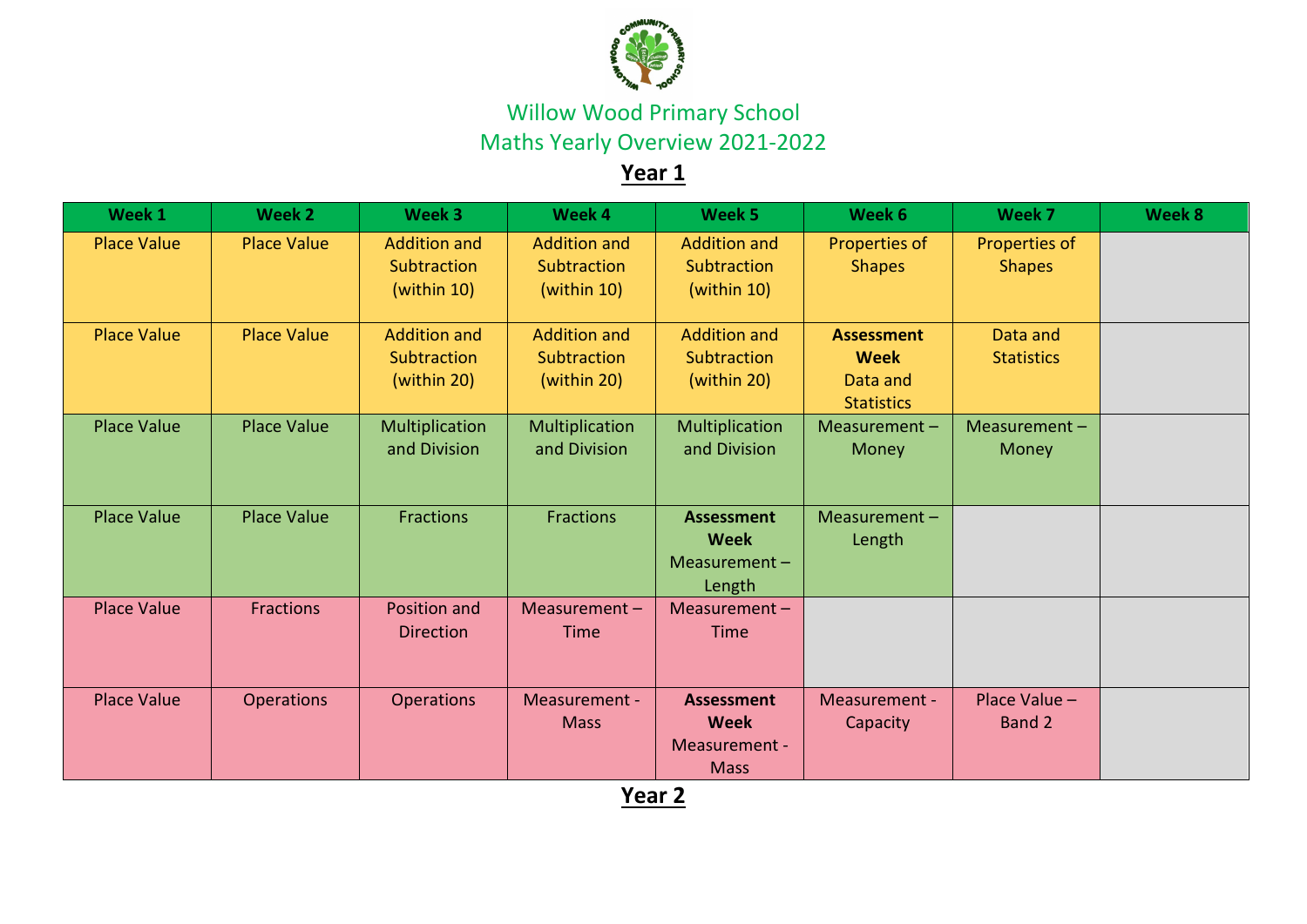

Maths Yearly Overview 2021-2022

| Week 1             | Week 2                 | Week 3                             | Week 4                             | Week 5                                                           | Week 6                                                            | Week 7                           | Week 8 |
|--------------------|------------------------|------------------------------------|------------------------------------|------------------------------------------------------------------|-------------------------------------------------------------------|----------------------------------|--------|
| <b>Place Value</b> | <b>Place Value</b>     | <b>Addition and</b><br>Subtraction | <b>Addition and</b><br>Subtraction | <b>Addition and</b><br>Subtraction                               | Properties of<br><b>Shapes</b>                                    | Properties of<br><b>Shapes</b>   |        |
| <b>Place Value</b> | <b>Place Value</b>     | Multiplication<br>and Division     | Multiplication<br>and Division     | Multiplication<br>and Division                                   | <b>Assessment</b><br><b>Week</b><br>Data and<br><b>Statistics</b> | Data and<br><b>Statistics</b>    |        |
| <b>Place Value</b> | <b>Fractions</b>       | <b>Fractions</b>                   | <b>Fractions</b>                   | <b>Operations</b>                                                | Position and<br><b>Direction</b>                                  | Position and<br><b>Direction</b> |        |
| <b>Place Value</b> | Measurement -<br>Money | Measurement-<br>Money              | Measurement $-$<br>Time            | <b>Assessment</b><br><b>Week</b><br>Measurement-<br>Time         | Measurement-<br>Length                                            |                                  |        |
| <b>Place Value</b> | <b>Operations</b>      | <b>Operations</b>                  | Properties of<br><b>Shapes</b>     | Properties of<br><b>Shapes</b>                                   |                                                                   |                                  |        |
| <b>Place Value</b> | <b>Fractions</b>       | Measurement $-$<br>Temperature     | Measurement -<br><b>Mass</b>       | <b>Assessment</b><br><b>Week</b><br>Measurement -<br><b>Mass</b> | Measurement -<br>Capacity                                         | Place Value -<br>Band 3          |        |
|                    |                        |                                    | Year 3                             |                                                                  |                                                                   |                                  |        |

| Week 1 | Week 2 | Week 3 | Week 4 | Week 5 | Week 6 | Week 7 | Week 8 |
|--------|--------|--------|--------|--------|--------|--------|--------|
|--------|--------|--------|--------|--------|--------|--------|--------|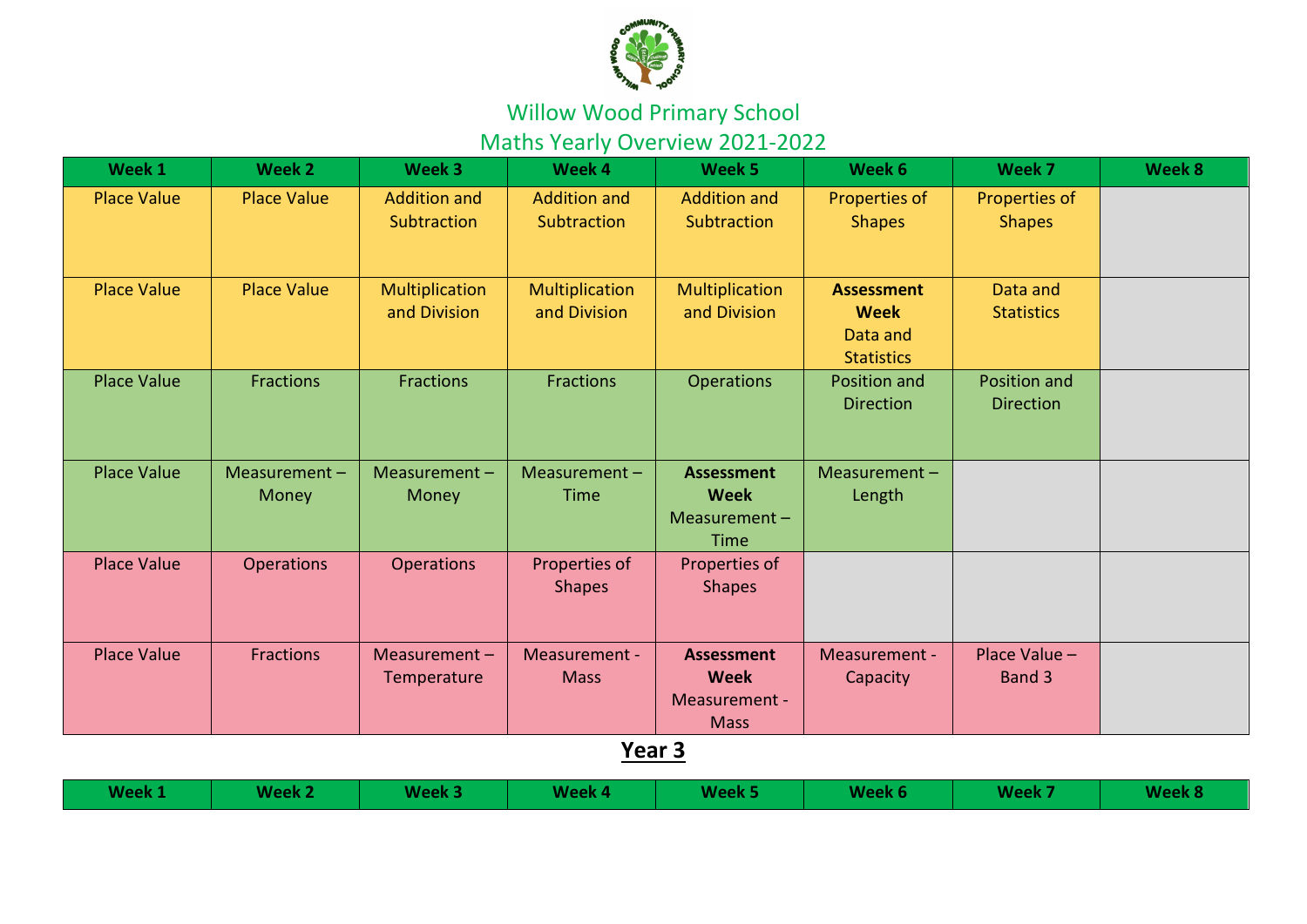

Maths Yearly Overview 2021-2022

| <b>Place Value</b> | <b>Place Value</b>                      | <b>Written Methods</b>                  | <b>Written Methods</b>                  | <b>Operations</b>                                          | <b>Operations</b>                                                 | Measurement-<br><b>Money</b>   |  |
|--------------------|-----------------------------------------|-----------------------------------------|-----------------------------------------|------------------------------------------------------------|-------------------------------------------------------------------|--------------------------------|--|
| <b>Place Value</b> | <b>Fractions</b>                        | <b>Fractions</b>                        | <b>Fractions and</b><br><b>Decimals</b> | <b>Fractions and</b><br><b>Decimals</b>                    | <b>Assessment</b><br><b>Week</b><br>Data and<br><b>Statistics</b> | Data and<br><b>Statistics</b>  |  |
| <b>Place Value</b> | <b>Operations</b>                       | Position and<br><b>Direction</b>        | Position and<br><b>Direction</b>        | Position and<br><b>Direction</b>                           | Properties of<br><b>Shapes</b>                                    | Properties of<br><b>Shapes</b> |  |
| <b>Place Value</b> | <b>Fractions and</b><br><b>Decimals</b> | <b>Fractions and</b><br><b>Decimals</b> | <b>Operations</b>                       | <b>Assessment</b><br><b>Week</b><br>Measurement-<br>Length | Perimeter                                                         |                                |  |
| <b>Place Value</b> | <b>Operations</b>                       | <b>Operations</b>                       | Measurement $-$<br>Time                 | Measurement $-$<br><b>Time</b>                             |                                                                   |                                |  |
| <b>Place Value</b> | Ratio, Integer<br>Scaling and           | Ratio, Integer<br>Scaling and           | Measurement -<br><b>Mass</b>            | <b>Assessment</b><br><b>Week</b>                           | <b>Fractions and</b><br><b>Decimals</b>                           | Place Value $-$<br>Band 4      |  |
|                    | Correspondence                          | Correspondence                          |                                         | Measurement $-$                                            |                                                                   |                                |  |
|                    | Problems                                | <b>Problems</b>                         |                                         | Capacity                                                   |                                                                   |                                |  |

**Year 4** 

T

| Week 1 | Week 2 | Week 3 | Week 4 | Week 5 | Week 6 | <b>Week 7</b> | Week 8 |
|--------|--------|--------|--------|--------|--------|---------------|--------|
|--------|--------|--------|--------|--------|--------|---------------|--------|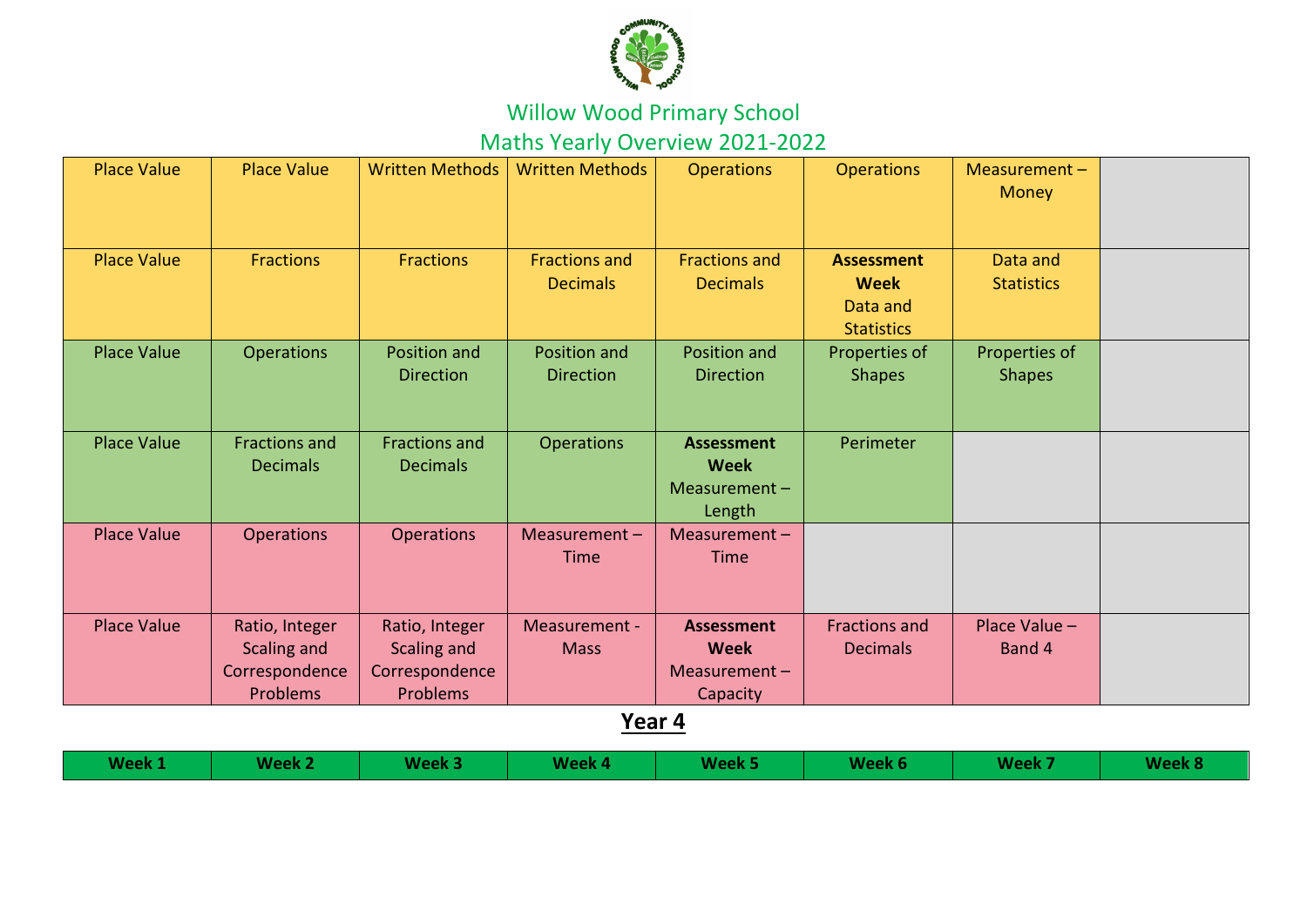

Maths Yearly Overview 2021-2022

| <b>Place Value</b> | <b>Place Value</b>                                                 | <b>Written Methods</b>                  | <b>Written Methods</b>                         | <b>Operations</b>                                               | <b>Operations</b>                                                 | Measurement-<br><b>Money</b>   |  |
|--------------------|--------------------------------------------------------------------|-----------------------------------------|------------------------------------------------|-----------------------------------------------------------------|-------------------------------------------------------------------|--------------------------------|--|
| <b>Place Value</b> | <b>Fractions</b>                                                   | <b>Fractions</b>                        | <b>Fractions and</b><br><b>Decimals</b>        | <b>Fractions and</b><br><b>Decimals</b>                         | <b>Assessment</b><br><b>Week</b><br>Data and<br><b>Statistics</b> | Data and<br><b>Statistics</b>  |  |
| <b>Place Value</b> | Operations                                                         | <b>Operations</b>                       | Position and<br><b>Direction</b>               | Position and<br><b>Direction</b>                                | Properties of<br><b>Shapes</b>                                    | Properties of<br><b>Shapes</b> |  |
| <b>Place Value</b> | <b>Fractions and</b><br><b>Decimals</b>                            | <b>Fractions and</b><br><b>Decimals</b> | Measurement-<br>Time                           | <b>Assessment</b><br><b>Week</b><br>Measurement-<br><b>Time</b> | Measurement $-$<br><b>Time</b>                                    |                                |  |
| <b>Place Value</b> | Measurement $-$<br>Length                                          | Area and<br>Perimeter                   | Area and<br>Perimeter                          | Data and<br><b>Statistics</b>                                   |                                                                   |                                |  |
| <b>Place Value</b> | Ratio, Integer<br>Scaling and<br>Correspondence<br><b>Problems</b> | Properties of<br><b>Shapes</b>          | <b>Operations</b><br>$\mathbf{v}$ $\mathbf{v}$ | <b>Assessment</b><br><b>Week</b><br><b>Operations</b>           | Measurement $-$<br>Mass and<br>Capacity                           | Place Value -<br>Band 5        |  |

**Year 5**

| Week 1<br>Week 3<br>Week 2 | Week 4 | Week 5 | Week 6 | <b>Example Week 7</b> | Week 8 |
|----------------------------|--------|--------|--------|-----------------------|--------|
|----------------------------|--------|--------|--------|-----------------------|--------|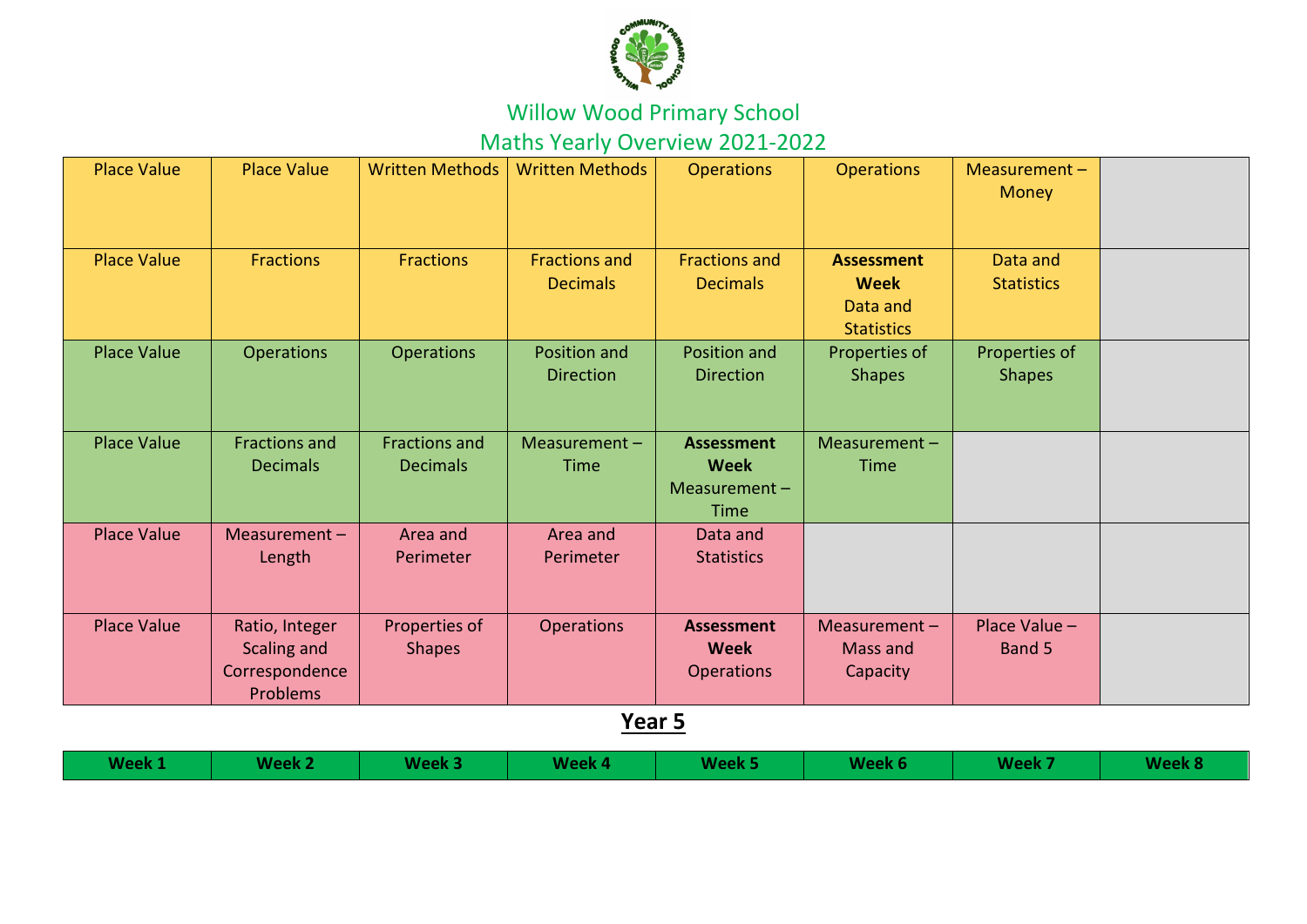

Maths Yearly Overview 2021-2022

| <b>Place Value</b> | <b>Place Value</b>                        | <b>Written Methods</b>                    | <b>Written Methods</b>                  | <b>Operations</b>                                                 | <b>Operations</b>                                                 | <b>Operations</b>              |  |
|--------------------|-------------------------------------------|-------------------------------------------|-----------------------------------------|-------------------------------------------------------------------|-------------------------------------------------------------------|--------------------------------|--|
| <b>Place Value</b> | Fractions                                 | <b>Fractions</b>                          | <b>Fractions and</b><br><b>Decimals</b> | <b>Fractions and</b><br><b>Decimals</b>                           | <b>Assessment</b><br><b>Week</b><br>Data and<br><b>Statistics</b> | Data and<br><b>Statistics</b>  |  |
| <b>Place Value</b> | Fractions,<br>Decimals and<br>Percentages | Fractions,<br>Decimals and<br>Percentages | Position and<br><b>Direction</b>        | Position and<br><b>Direction</b>                                  | Properties of<br><b>Shapes</b>                                    | Properties of<br><b>Shapes</b> |  |
| <b>Place Value</b> | Measurement $-$<br>Length                 | Area and<br>Perimeter                     | Area and<br>Perimeter                   | <b>Assessment</b><br><b>Week</b><br>Measurement-<br><b>Time</b>   | Measurement -<br>Time                                             |                                |  |
| <b>Place Value</b> | <b>Operations</b>                         | Angles                                    | Angles                                  | Angles                                                            |                                                                   |                                |  |
| <b>Place Value</b> | <b>Ratio and Scaling</b>                  | <b>Ratio and Scaling</b>                  | Properties of<br><b>Shapes</b>          | <b>Assessment</b><br><b>Week</b><br>Data and<br><b>Statistics</b> | Measurement $-$<br>Volume                                         | Place Value -<br>Band 6        |  |

**Year 6**

| Week 1 | <b>Week 2</b> | Week 3 | Week 4 | Week 5 | Week 6 | <b>Week 7</b> | Week 8 |
|--------|---------------|--------|--------|--------|--------|---------------|--------|
|--------|---------------|--------|--------|--------|--------|---------------|--------|